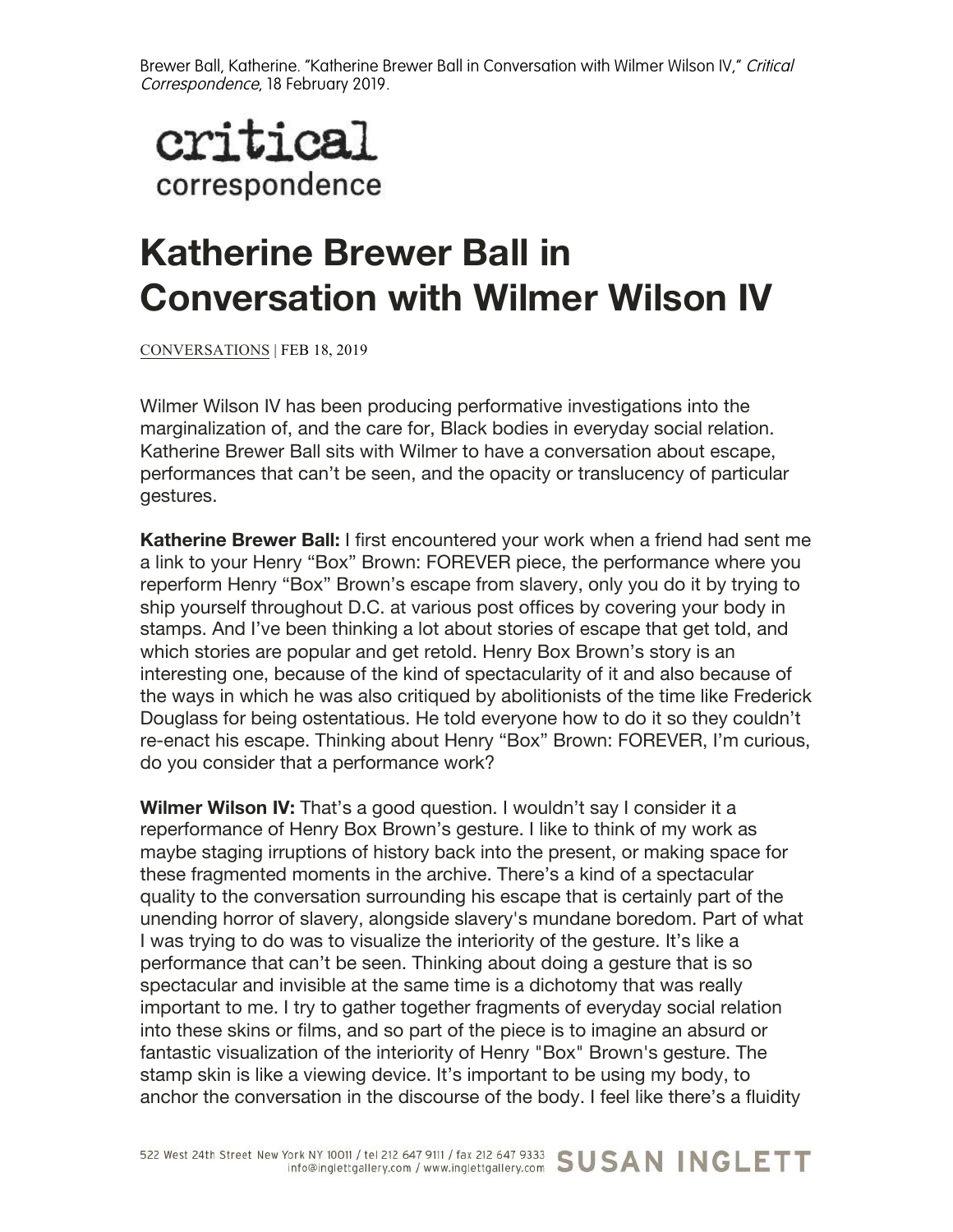between performance work and work that deals with objects or materials. So, I'm making work from an understanding that slavery is continually reducing bodies, flesh, into objects. I'm trying to imagine what a performance that only involved objects would look like. And then, conversely, trying to approach objects as if they have a life of their own or they're capable of making conversation or of making demands.

**KBB:** Visualizing the interior and thinking about the stamps gives you a way into an inside, so it's a private performance in that sense. Or a private work.

**WWIV:** The stamps are enclosing my whole body and it veils an implied interiority. As a field or a skin, they look absurd, and begin to annotate the everyday. The coating turns a stamp into this skin-like or flesh-like field of meaning. Being able to tether something like flesh to an everyday object like the stamp is an important visual quality of the work, an exterior quality of the work.

**KBB:** You do that with your other "skin works," too, with the "I Voted" stickers and the Band-Aids, the hydrogen peroxide strips and the black Post-It notes. That one is such an interesting piece, you don't get the sense of texture or depth with the Post-It notes. It is like a redaction.



Wilmer Wilson IV, Study, Portrait with Hydrogen Peroxide Strips (2014). Photo: courtesy of the artist.

**WWIV:** Absolutely. Portrait With Hydrogen Peroxide Strips and Black Mask are both interesting in that regard. Taking the strategy of opacity and translucency. Black Mask is also trying to visualize this impossible thing to see. This essential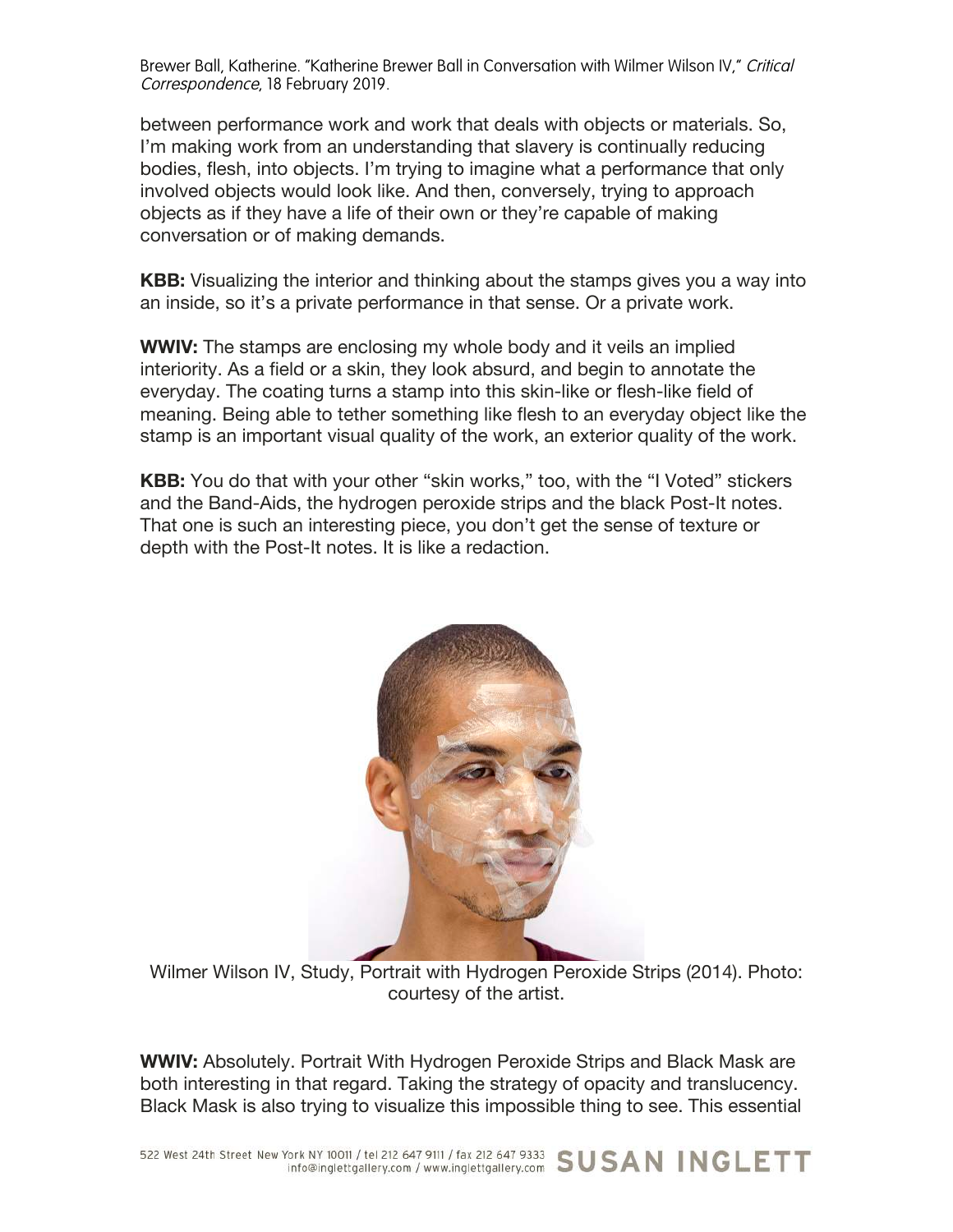visual notion of blackness. The frame places centrality on the face, which feels like the locus of personhood, and the paper covering my face flattens out those details of personhood, but also sets up a jagged, complex silhouette of a head. That push and pull between sub-human or superhuman was really important to me. I think of my work as trying to reach outside of the discourse of the human. And then, similarly with Portrait With Hydrogen Peroxide Strips, I always thought it was really funny that the resulting covering that I made for myself was actually white, even though the strips are visually clear. It has an essential quality of whiteness, a sort of biochemical whiteness. Having a slippery or untouchable quality feels appropriate to the pervasiveness of whiteness in the everyday. Also, the bodily discomfort in absorbing chemicals of the hydrogen peroxide strips maybe point to the labor as a non-white person in trying to approach whitneness's levels of access

**KBB:** The toxicity of biochemical whiteness. It's extra taxing.

**WWIV:** It's like invisible, delayed and spread out over time. Interesting to think of toxicity as being a time based state.

**KBB:** And what are moments of interior relief in opposition to the toxicity.

**WWIV:** Absolutely.

**KBB:** So, these earlier pieces, they're from 2011, 2012, and start with questions of visibility and objecthood and refusal, that's the opacity you're talking about. And they're centered on your body. It feels like your more current works are shifting a little bit away from your body as the center of questions, your body being on the front line.

**WWIV:** I'm glad you made that observation because I feel like that's been a really central question to me about performance. It became clear after I used my body a certain number of times in my work. I've found it increasingly difficult to devise strategies of performance that could be understood as transferrable strategies to other bodies. Somehow my performance gestures always stuck to my body for viewers, and I am certainly not interested in denying my historical, cultural, social specificity, but I think my body maybe became an outsized visual focus in my performances where it set up a distance between viewer and performer that felt artificial to me, or maybe it absolved viewers of certain types of complicity they have in the construction of objecthood. I think in this new work, like you're saying, the strategies are pretty similar. Creating these coverings or skins for bodies is coming from a similar impulse of trying to care for the interiority of the subjects. I feel like part of that impulse from me in recent years has been to make clear the potential of a community of bodies. I want to be developing strategies for a social fabric of bodies.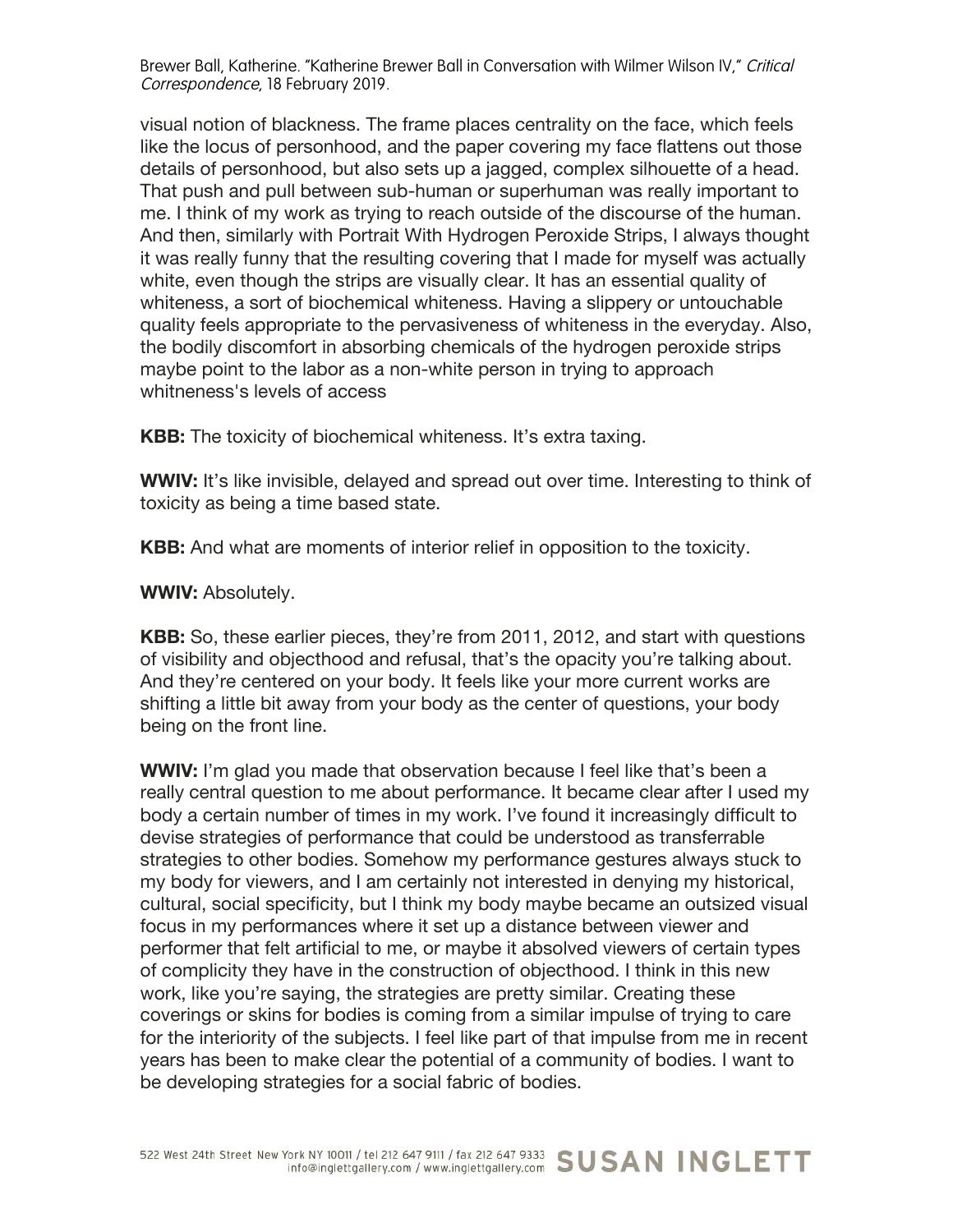

Wilmer Wilson IV, Black Mask (2012). Photo: courtesy of the artist.

**KBB:** With these staple-based works, like the pieces that were at the New Museum Triennial last year, it sounds like they involve a durational process of stapling. And there are these patterns that appear in the work: rays of light or waves of an ocean or the kind of sequin pillows that you can get at 99 cent stores. I guess that's the "social fabric of bodies" you're talking about, with the overlapping textures that you have in a lot of your work. You create these skins that you're talking about, these filmic surfaces. And thinking about the staples as a viewing device that's also a filmic surface is really interesting because they're so textural and they hide so much of the figures beneath them. But it's also interesting to think about them like a lens, a viewing device that's not about visibility, availability, or objecthood, especially when it comes to the history of anti-blackness and consumption.

**WWIV:** The patterning has been interesting. Part of it is an impulse to make clear my own mediation of the images, like a record of my intervention. But also I wanted it to be a conversation with the design language of the flyers that the figures are embedded in. For this new body of work Slim... you don't got the juice that I'm showing at Susan Inglett Gallery, the pattern is gonna be a lot more randomized and I think in some ways it's an attempt to set up even more opacity. To set up a separation between the staple surface and the image underneath. That hopefully begins to emerge as a viewer is engaged in the labor of moving around the work. But also, I don't want to abandon the body. I want the surface to remain a viewing device, like a lens and not like a wall.

**KBB:** And you call these portraits, right?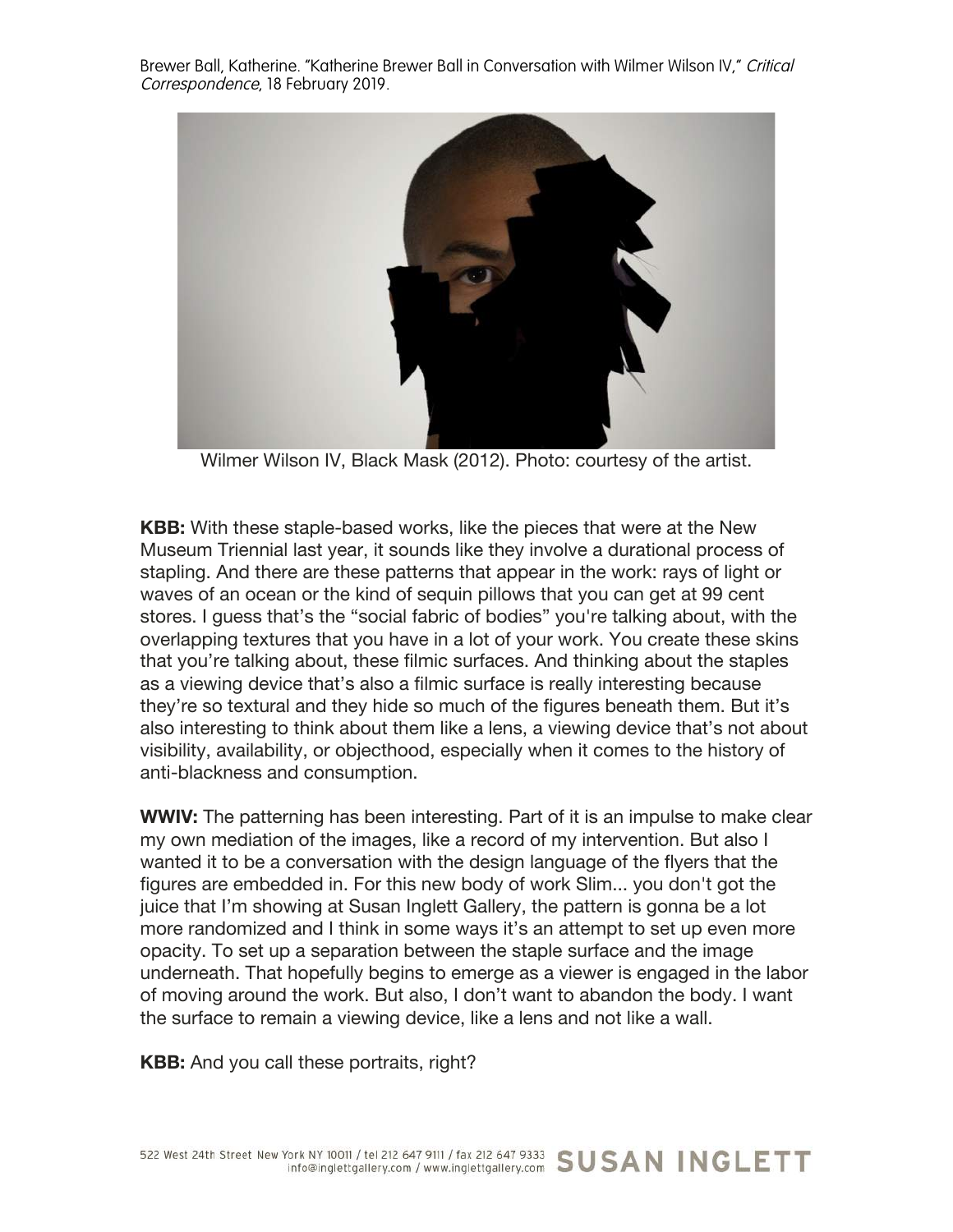**WWIV:** I would say they're portraits. You know, I wonder if it's possible to expand the purview of representation without abandoning the body. That's been a pretty consistent question in my work, from Henry "Box" Brown: FOREVER to now. What does it look like to employ these facets of historical specificity that don't lend themselves to a fetishization or voyeurism of the interiority, however indexical or not, of the figures depicted. So yes, I feel my project is one of portraiture in an overarching sense.

**KBB: I** like thinking of retaining portraiture not only like a representation to translate or give to an audience. It makes me think of Douglas Crimp, in "Our Kind of Movie"; The Films of Andy Warhol he writes about this one film called Blow Job where it's just a man craning his neck. It's just his face, he's moving in and out of light. One of the big questions that Crimp asks is how you create a really beautiful portrait. And he says, "this face is not for us." I've been thinking a lot about portraits being exciting not just because they give over the subject or object of the portrait, but because they're beautiful, too. But consumption is also caught up in history's own way of white supremacy, and the desires that are inside of them. So, I like thinking about the portrait as a beautiful kind of project, but one that is challenging in some way, as well.



Wilmer Wilson IV, RID UM (2018). Photo: courtesy of the artist.

**WWIV:** I think a lot about that in relation to photography in particular. Maybe it feels ridiculous for someone like me who thinks of myself as a photographer to say it, but I feel suspicious of beauty in photography or in portraiture because it feels so fraught. I think about the role of photography or photojournalism in perpetuating fetishization of groups of people over the last hundred years. I feel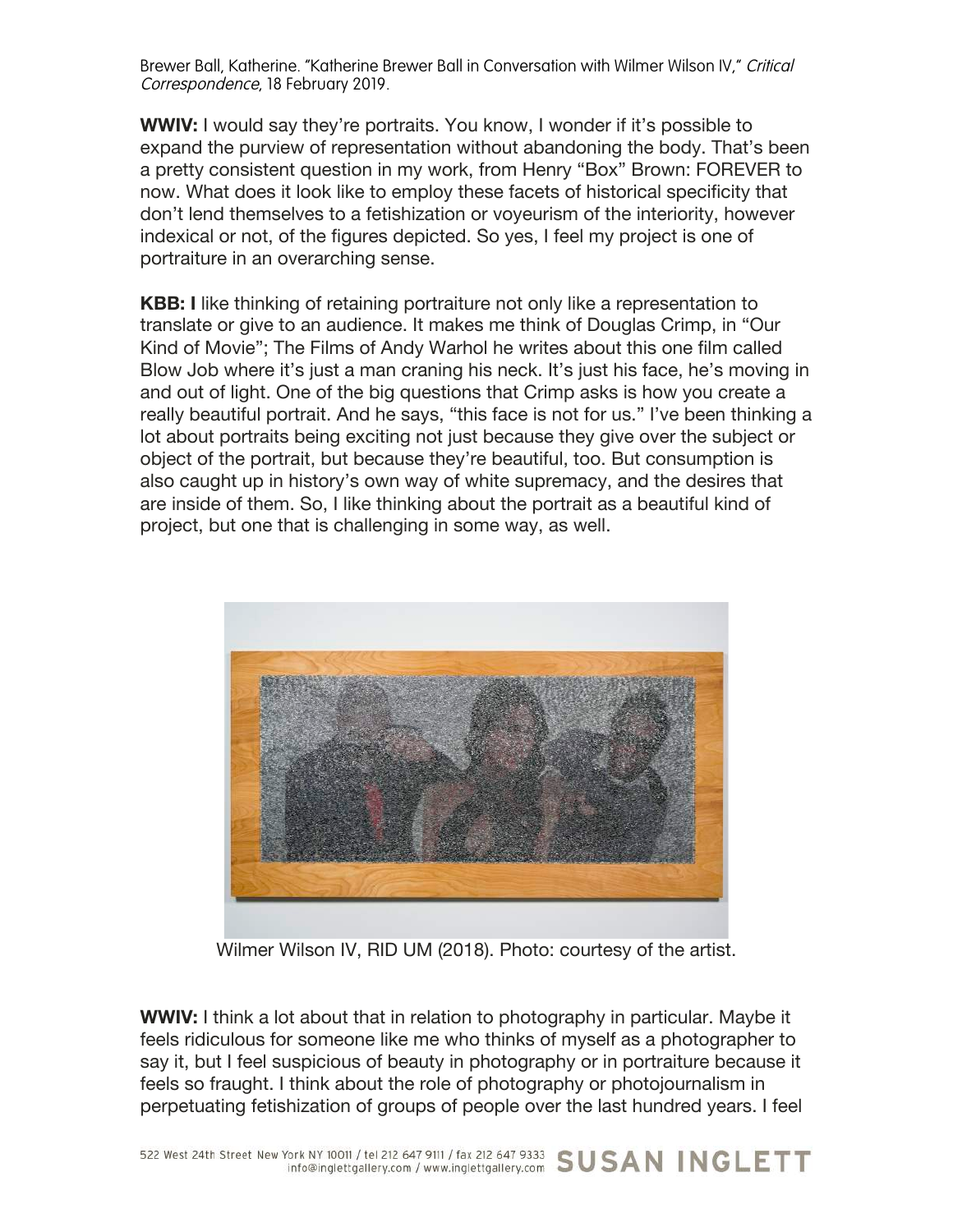a vacillation between an impulse to care for a subject and an impulse to violently deconstruct a fetishized object, which often is entangled within notions of beauty. This is a really animating force for me. Sometimes it feels close to cancelling itself out, you know? And it has also been pretty hard on my body, where something like Portrait With Hydrogen Peroxide Strips is sort of flipping between violence and care. Maybe I'm bound to go on to do that forever, but I hope in these staple works, at least, there's just as much beauty, like an annotation of the beautiful sort of care along with this violent redaction of fetish objects. I don't know if it's possible, but it seems worthwhile to try.

**KBB:** Maybe beauty is too heavy of a word, with the Kantian implications, I don't know where that specific term comes from. Can you talk a little bit about your other new work, the photographs that are also performance?

**WWIV:** I've been doing this performance of running through urban space at high speed and taking photographs of city space. The photographs all come out skewed and blurred. I've been really interested recently in the monumental physicalized results of public narratives of history and then also of less iconic notions of what a monument is, and who a monument is for. You talked about annotation and redaction earlier and I think a lot about that in my work. Seems like part of my project against portraiture is to try to identify the line at which visual information is taken away from an image and our imagination or subconscious rushes in to fill the gaps. That feels like a really prominent dynamic with viewing a monument that's vaguely uncomfortable. You begin to fill in information that is missing from what is visible. In some ways I want to employ the violence of redaction against a public monument, that received notion of what is public shared history. In the scope of my show it seemed important to have these obscured, once-monumental figures alongside the staple works which annotate ephemeral images with a care-filled labor. It generated as a gesture in a performance series that I've been calling Running Tours. It bases itself on tourist guidebooks or a succession of iconic moments in a city. But this performance is a kind of running without stopping. So, it resulted in these books that are a documentation of city space, mediated by a body running. And the impulse to run through the city space is also a question: what is it about the city space that compels the performer to never stop, to not devote enough time to standing still to make a clear image? It feels ominous to me.

**KBB:** I'm thinking about what you were saying earlier, too, about the social fabric. It's like, how do you run through with a sense of care but also a sense of violence toward the monumental? Are your staples pieces about a certain care for things that are both boring and spectacular?

**WWIV:** A mistrust of not just the fetish, but also of the grand narrative of shared history. I just have a lot of questions about whether ephemeral things are